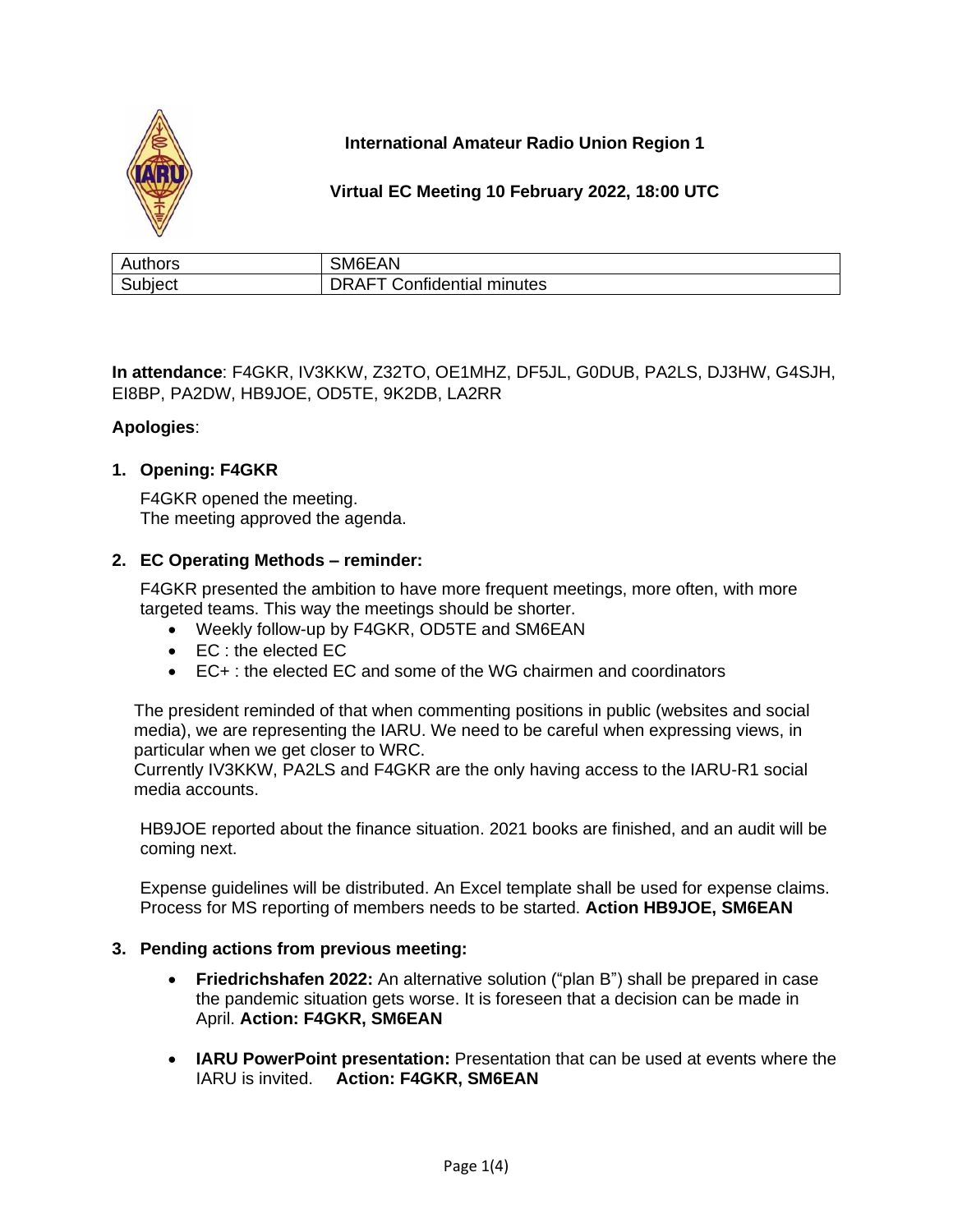### **4. AC meeting information:**

F4GKR and LA2RR reported on the 144+ committee and the support to societies where the national regulator/administration brings up additional questions of sharing or reduction in amateur spectrum above 144 MHz.

LA2RR gave a short report about WRC-23. We observe that the virtual meetings, due to COVID-19 restrictions, is limiting the possibility for face-to-face meetings This situation has reduced the efficiency of our work within several of the ITU working parties. On agenda item 9.1b (23cm band) the IARU is ready to respond once we understand the compromises needed to enable the amateurs to share the band with RNSS (Radio Navigation Satellite Service) with limited harmful interferences. So far, we have not received any proposal.

Upon a question from IV3KKW, LA2RR informed that the IS secretary is collecting the issues with QSL distribution before any decision can be taken how to proceed.

### **5. Interim meeting & planning for Friedrichshafen 2022:**

Invitation to the interim meeting, and information of some IARU events during HAM Radio 2022, has been distributed.

C4 and C5 will use the interim meeting as planned. Since C7 holds regular online meetings, the committee may organize a meeting/information in some other way. Hybrid meetings will probably be used by the committees. Planning and needs for technical equipment to the meetings must be communicated with the planning team. **Action DF5JL, PA2DW, OE1MHZ**

We need to set a date for an EC meeting **Action F4GKR, OD3TE, SM6EAN**

A combined PRC/SRLC information meeting is planned. Planning and needs for technical equipment to the meetings must be communicated with the planning team. Estimation some 40 persons attending. **Action EI8BP, G4SJH**

#### **6. EC roles:**

Work is ongoing with the EC roles and tasks (short and long term). This may also be connected to some of the Strategic Objectives in the Shaping the Future program. **Action: F4GKR, SM6EAN, OD5TE**

#### **7. EC preferred points of contact to Member Societies:**

To respond to requests from the MS on communication and visibility, there is a proposal of two contact persons (sponsors) to all our MS. Work with a proposal is on-going. A preliminary list has been circulated to the EC members. **Action: F4GKR, SM6EAN, OD5TE**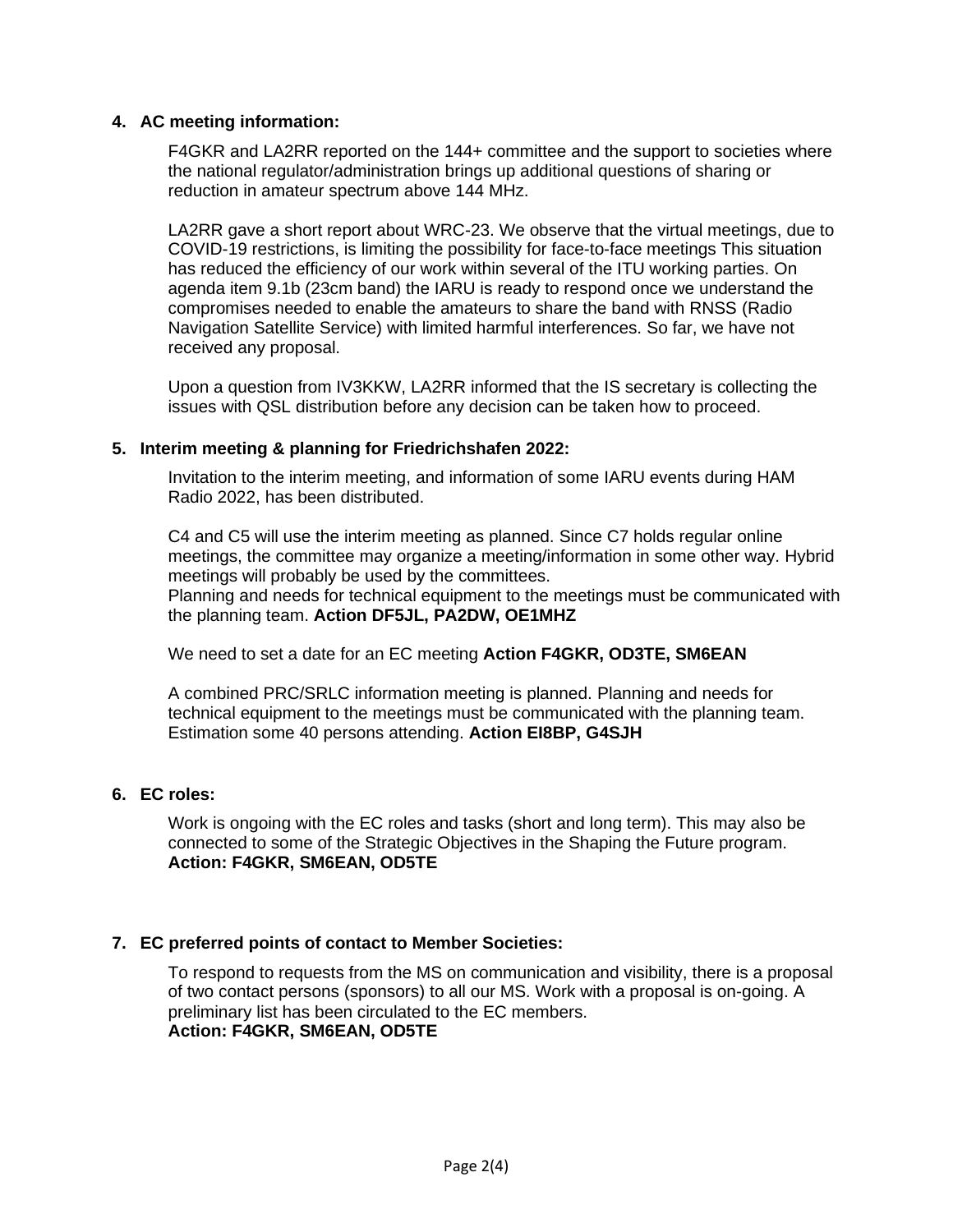### **8. Shaping the Future. Update and follow-up:**

F4GKR and SM6EAN gave an overview of the different team's start-up. Due to different experience among the participants and information available, some teams take more time to get started than others. A first checkpoint of ramp-up shall be decided and communicated. **Action: F4GKR, SM6EAN, OD5TE** From some team discussions, the conclusion is that a dedicated EC sponsor could be a way to coordinate and support the work high level. A proposal shall be drafted and discussed in the Program Board. **Action: F4GKR, SM6EAN, OD5TE**

### **9. Status of member societies:**

SM6EAN reported about the status of recent activities regarding member societies.

**FRSA (Azerbaijan)** Payments now in order and details updated.

**SARU (Sudan)** Application for membership has been accepted by the Region 1 EC and will be sent out for voting by the international secretariat. Once distributed, a reminder shall be sent out to R1 member societies to vote. **Action: SM6EAN**

**ARAD (Djibouti)** Status of ARAD is unclear. **Action: F4GKR, OD5TE**

#### **10. VUSHF test robot:**

IV3KKW reported about the contest robot situation. Current IARU contact person with the robot developer does not have time for the task anymore and IV3KKW will take over the role as the unique point of contact. A verbal budget offer for needed update will be confirmed formally and is well within budget. The update implementation should be in place before the upcoming contests. **Action: IV3KKW**

#### **11. R1 website update: (analytics, contacts, RTO):**

SM6EAN presented some discussions around the region 1 website. It was decided to make a review and primarily investigate the following areas:

- Website analytics. Tools have been implemented to see activities on the website. By reviewing the statistics, can we draw any conclusions that can be used short or long term?
- Contacts It must be easier to find contact persons within the region 1 organization and member societies.
- Information on regional telecom operators (RTO). To review and update the RTO pages on the region 1 website.

#### **Action: PA2LS, SM6EAN, 9K2DB**